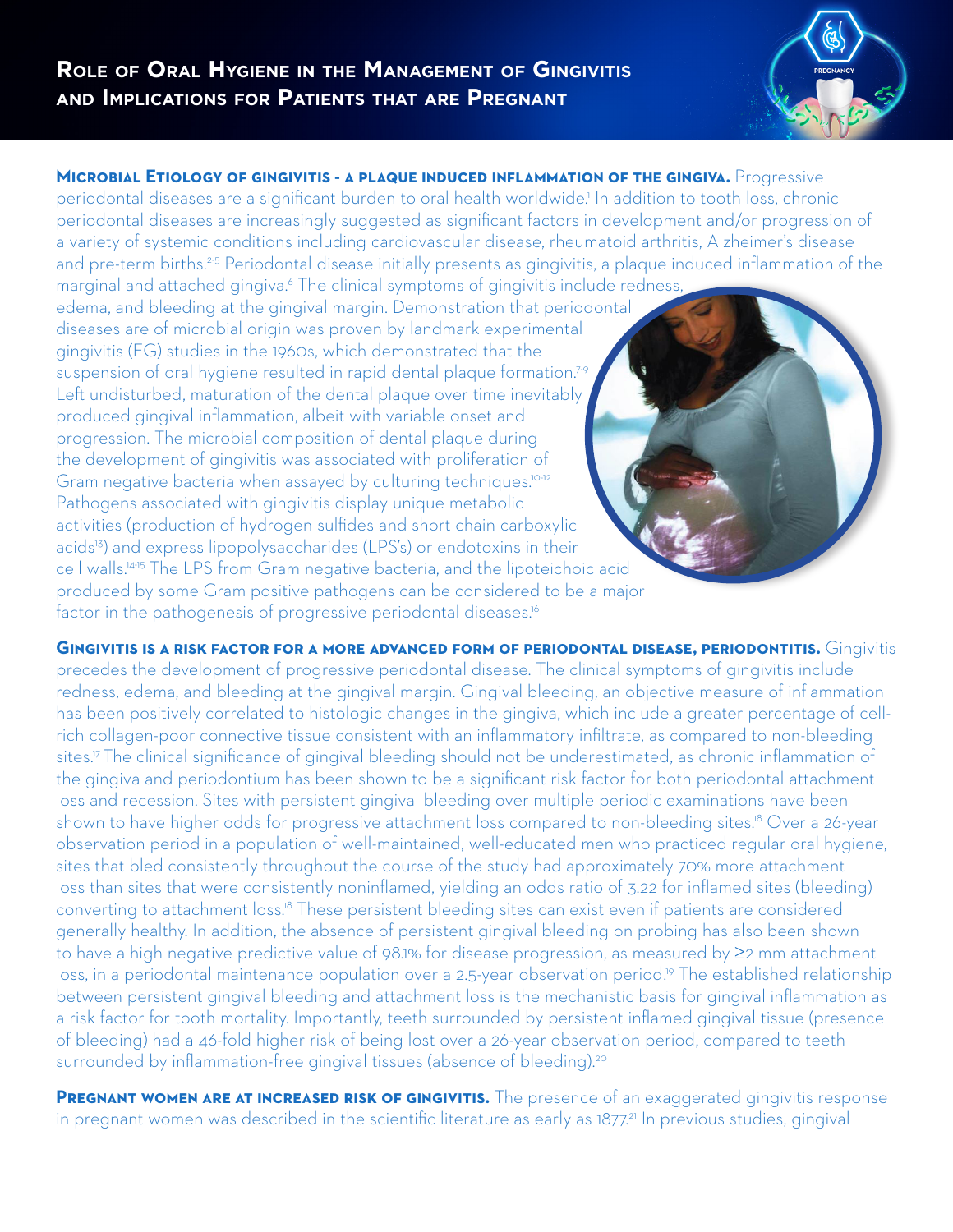inflammation has a reported range of prevalence of 30 - 100% in pregnant women.<sup>22,23</sup> The Centers for Disease Control (CDC) has reported that 60 - 75% of pregnant women have gingivitis, an early sign of periodontal disease.<sup>24</sup> Ringsdorf et al. (1962) reported that 72% of pregnant women experienced gingivitis.<sup>25</sup> Loe & Silness (1963) and Hilming et al. (1950) both found that 100% of pregnant women examined experienced gingivitis during pregnancy.<sup>22,26</sup> The increased gingival inflammation associated with pregnancy is initiated by dental plaque and exacerbated by an increase in endogenous steroid hormones.27,28 A strong correlation exists between increasing severity of gingivitis and increasing levels of estrogen, progesterone, and relaxin between the 2nd to 8th months of pregnancy.<sup>29</sup> Subsequent studies have confirmed a positive correlation between progesterone levels in the circulation and increasing severity of gingivitis, which is predicated on progesterone increasing the permeability of blood capillaries in the gingiva making the tissue more sensitive to bacteria and it's toxins.<sup>30,31</sup> Importantly, plaque control is an important aspect in the development and prevention of pregnancy gingivitis, as removal of plaque through prophylaxis and oral hygiene reduced gingivitis by approximately 50%.<sup>29</sup>

**Pregnant women with periodontitis are at increased risk for compromised pregnancy outcomes.** 

Periodontal disease in pregnant women has been reported to be associated with a number of conditions including preterm birth, low birth weight babies, and pregnancy hypertension (preeclampsia). Pregnant women with pre-existing periodontitis are at increased risk for experiencing preterm birth. The 2018 systematic review and meta-analyses, by Daalderop et al., evaluated 17 studies in 6,741 patients and reported that periodontitis increases the risk of preterm birth with a relative risk of ratio of 1.6 (95% Cl:1.3-2.0).<sup>32</sup> Manrique-Corredor et al. in 2019 published a systematic review and meta-analyses evaluating 20 studies in 10,215 patients and reported that periodontitis increases the risk of preterm birth with a relative risk of ratio of 2.01 (95% CI:1.71-2.36).<sup>33</sup> These pair of meta-analyses are consistent with a 2011 systematic review and meta-analyses, by Chambrone et al., that evaluated 7 studies in 9,491 patients and reported that periodontitis increases the risk of preterm birth with a relative risk of ratio of 1.7 (95% Cl:1.03-2.81).<sup>34</sup> Pregnant women with pre-existing periodontitis are at increased risk for having low birth weight babies. Daalderop et al., evaluated 10 studies in 5,693 patients and reported that periodontitis increases the risk of low birth weight with a relative risk of ratio of 1.7 (95% CI:1.4- 3.4).32 Chambrone et al., evaluated 4 studies in 6,050 patients and reported that periodontitis increases the risk of low birth birth with a relative risk of ratio of 2.11 (95% CI:1.05-4.23).34 Furthermore, pregnant women with pre-existing periodontitis are at increased risk for experiencing the combination of preterm birth and low birth weight babies. Daalderop et al., evaluated 4 studies in 2,263 patients and reported that periodontitis increases the risk of preterm birth with low birth weight with a relative risk of ratio of 3.4 (95% Cl:1.3-8.4).<sup>32</sup> Chambrone et al., that evaluated 5 studies in 2,839 patients and reported that periodontitis increases the risk of preterm birth with low birth weight with a relative risk of ratio of 3.57 (95% Cl:1.87-6.84).<sup>34</sup> Lastly, pregnant women with preexisting periodontitis are at increased risk for developing preeclampsia (pregnancy hypertension). Daalderop et al., evaluated 15 studies in 5,111 patients and reported that periodontitis increases the risk of preeclampsia with an odds ratio of 2.2 (95% CI:1.5-3.4).<sup>32</sup> Wei et al. in 2013 published a systematic review and meta-analyses evaluating 15 studies in 1089 patients and reported that periodontitis increases the risk of preeclampsia with an odds ratio of 2.79 (95% CI:2.01-3.01).<sup>35</sup> These pair of meta-analyses are consistent with a 2008 systematic review and meta-analyses, by Conde-Aguelo et al., that evaluated 6 studies in 639 patients and reported that periodontitis increases the risk of preeclampsia with an odds ratio of 2.37 (95% CI:1.36-4.14) in a random effects model and 1.74 (95% CL:1.43-2.18) in a fixed effects model.<sup>36</sup>

**Periodontal therapy in the form of subgingival scaling and root planing improves pregnancy OUTCOME ENDPOINTS.** Over the last 25 years, dozens of randomized controlled clinical trials (RCT) and systematic reviews with meta-analyses have been published examining the effects of periodontal therapy (scaling & root planing) on pregnancy outcomes. The results of this body of research has been varied with some studies supporting the ability of periodontal therapy to provide benefits to pregnancy outcomes, while others have failed to support a benefit. In general, the majority of RCTs have failed to support a benefit for periodontal therapy. However, the most contemporary systematic reviews with meta-analyses do provide a level of support for the benefits of periodontal therapy on pregnancy outcomes. Iheozor-Ejifor et al., 2017;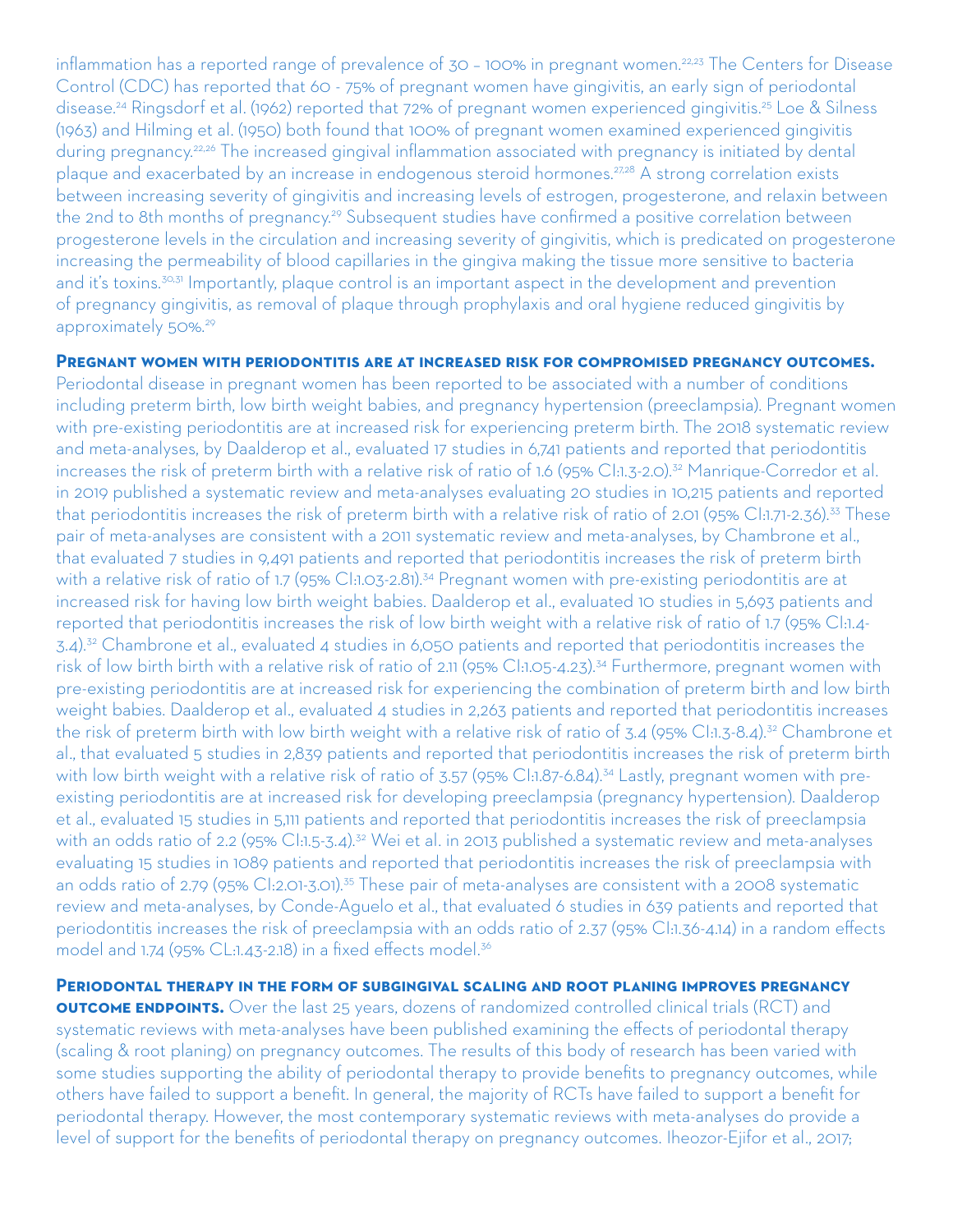reported that periodontal therapy reduced the occurrence of preterm birth with a Relative Risk Ratio = 0.87 (95% CI:0.70-1.10), p>0.05 in 11 studies in 5,671 patients and that periodontal therapy reduced the occurrence of low birth rate with a Relative Risk Ratio = 0.67 (95% CI:0.48-0.95), p<0.05 in 7 studies in 3,470 patients.<sup>37</sup> This research supports a statistically significant benefit for periodontal therapy reducing the occurrence of low birth weight babies and a directional but nonsignificant benefit for reducing the occurrence of preterm birth. Da Silva et al., 2017; reported that periodontal therapy reduced the risk of preterm birth with a Relative Risk Ratio = 0.54 (95% CI:0.38-0.77), p<0.05 in 4 studies in 349 patients and that periodontal therapy reduced the risk of low birth rate with a Relative Risk Ratio = 0.78 (95% CI:0.50-1.21), p>0.05 in 4 studies in 349 patients.38 This research supports a statistically significant benefit for periodontal therapy reducing the occurrence of preterm birth and a directional but nonsignificant benefit for reducing the occurrence of low birth weight babies. These results tend to support those of a meta-analyses from 2011. George et al., 2011; reported that periodontal therapy reduced the occurrence of preterm birth with a Relative Risk Ratio = 0.65 (95% CI:0.45-0.93), p<0.05 in 10 studies in 5,645 patients and that periodontal therapy reduced the occurrence of low birth rate with a Relative Risk Ratio = 0.53 (95% CI:0.31-0.92), p<0.05 in 10 studies in 5,645 patients.<sup>39</sup> Collectively, these 3 metaanalyses provide evidence that periodontal therapy can impact pregnancy outcomes.

**Use of antimicrobial mouthrinse improves pregnancy outcome endpoints.** There is evidence that antimicrobial mouthrinses in pregnant women with periodontitis provide a level of protection relative to pregnancy outcomes. Boutin et al., 2013; published a systematic review with meta-analysis based on 5 clinical studies that reported daily use of chlorhexidine mouthrinse was associated with a reduction in preterm birth with a relative risk = 0.69 (95% CI:0.50-0.95).<sup>40</sup> Jeffcoat et al., 2011; published a randomized controlled clinical trial reporting that cetypyridinium chloride (CPC) mouthinse reduces the risk of preterm birth in a high risk population of 77 pregnant women with periodontitis relative to 155 healthy pregnant women controls with a relative risk = 0.26 (95% CI:0.096-0.70).<sup>41</sup> Jiang et al. 2016; published a randomized controlled clinical trial reporting that cetypyridinium chloride (CPC) mouthrinse reduces the risk of premature rupture of membranes in a population of 232 pregnant women with periodontitis relative to 234 healthy pregnant women controls with aa odds ratio = 0.23 (95% CI:0.07-0.84).<sup>42</sup> However, this study did not observe any other differences between treatment groups for other pregnancy outcomes. Finally, P&G sponsored the multicenter randomized controlled OH MOM clinical study at University of Alabama Birmingham and University of Pennsylvania that examined the ability of an oral care regimen (SnF2 toothpaste, OR power toothbrush, CPC mouthrine, floss, and patient education) to reduce the occurrence of adverse pregnancy outcomes (endpoints were gestational age, birth weight, and prematurity) in 613 pregnant women relative to the control group (manual toothbrush, NaF Tootpaste). The oral care regimen resulted in an increase in gestational age of ~2.0 days relative to the control (mean regimen = ~39.13 wks vs mean control = ~38.85 wks, p=0.040). This difference is statistically significant, but the clinical relevance of the difference has not been established. A directional increase in premature birth was observed in the control group (10.3%) relative to the regimen group (7.0%), but was not statistically significant (p=0.106) Collectively, these data support that antimicrobial mouthrinses that have been shown to reduce gingival inflammation may reduce the risk of compromised pregnancy outcomes.

**SnF2 dentifrice is an effective antimicrobial in plaque and gingivitis control.** The management of gingivitis can be attained through repeated mechanical removal of microbial dental plaque from the teeth and/or suppression of bacterial plaque biofilm growth and metabolism. The mechanical control of plaque is accomplished with daily oral hygiene including thorough tooth brushing and flossing. The suppression of plaque growth and metabolism can be achieved through the application of topical antimicrobials added to toothpastes or mouthrinses. Antimicrobials with proven efficacy for the control of plaque associated gingivitis include chlorhexidine, cetypyridinium chloride, mixtures of essential oils, triclosan and stannous fluoride, among others.<sup>43,44</sup> The use of stannous fluoride for the treatment and prevention of plaque and gingivitis began in the 1980's with the application of topical gels, however today its use includes multiple commercial dentifrices sold and distributed around the world.<sup>45-47</sup> Clinical studies have demonstrated significant efficacy of stannous fluoride for the reductions in the amount of supragingival plaque and plaque associated gingivitis – these having been the subject of systematic reviews of randomized clinical studies.48-50 A recent meta-analysis revealed that during Crest Pro Health (CPH) stannous fluoride dentifrice use 3 out of 4 participants using CPH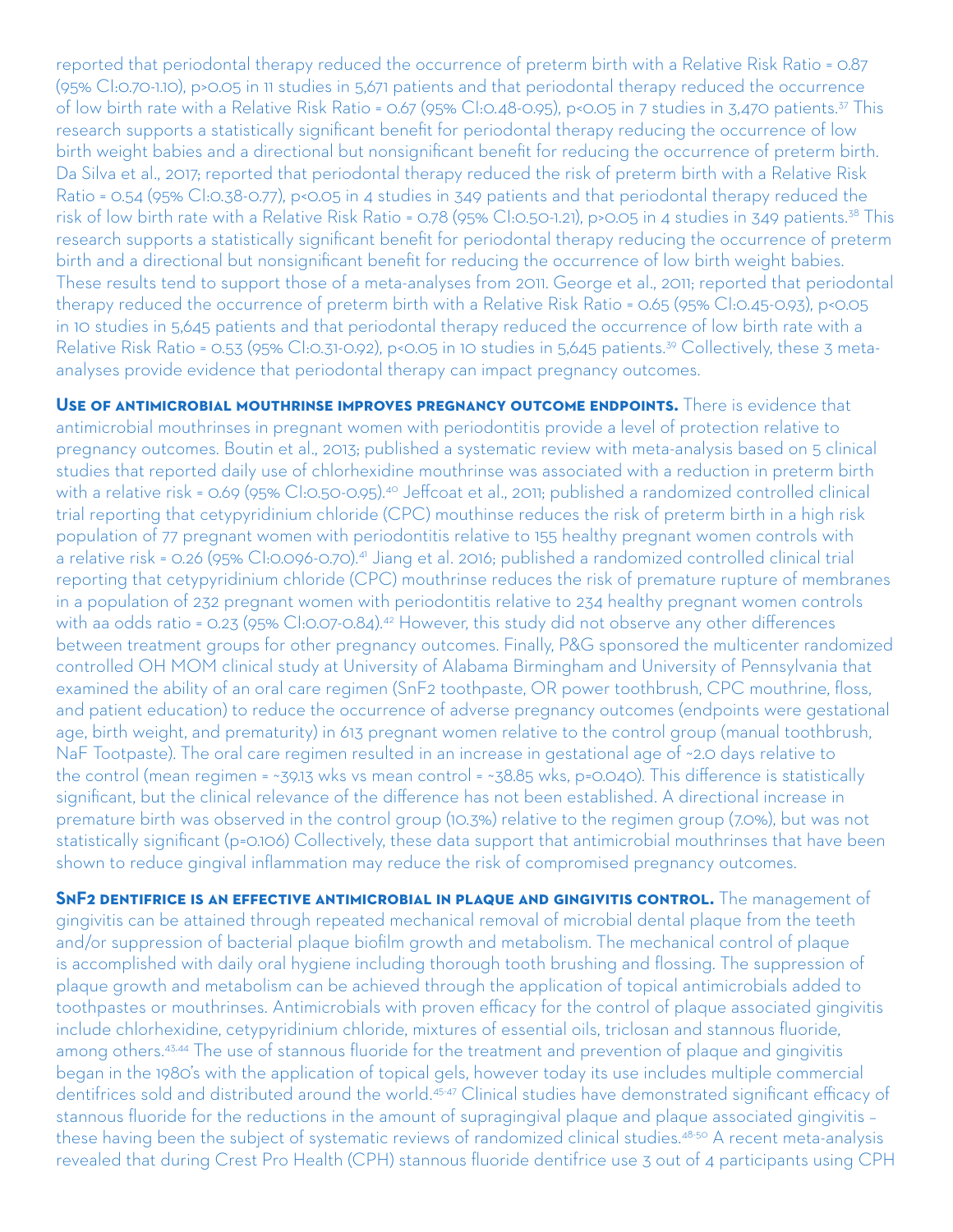transitioned to gingival health<sup>49</sup> as defined by guidelines for the 2017 World Workshop of Periodontology.<sup>48</sup> The results of this meta-analyses representing 18 studies in 2,890 patients support that stannous fluoride dentifrices reduce gingival bleeding sites by 51% relative to sodium fluoride control dentifrices in studies of up to 3 months duration.<sup>49</sup>

Stannous fluoride has both, bactericidal and bacteriostatic effect on plaque bacteria. Recently, it has been demonstrated that SnF2 dentifrice can penetrate into subgingival crevicular fluid during brushing and stannous is retained in subgingival plaque.<sup>51</sup> This SnF2 has been shown to decrease biofilm virulence via attaching to lipopolysaccharide (LPS) and lipoteicoic acid (LTA) molecular patterns on bacterial surfaces interfering with pathogen stimulation of toll receptors<sup>52,53</sup> the latter of which are associated with the initialization of the inflammatory processes involved in periodontal disease.<sup>54-59</sup> Samples of plaque from subgingival areas in subjects brushing with stannous fluoride dentifrice have been shown to exhibit decreased virulence ex vivo.<sup>60,61</sup> In addition, stannous fluoride formulations have been shown to reduce bacterial metabolic products including short chain fatty acids propionic and butyric acid which are derived from bacterial metabolism in deeper parts of plaque biofilms in anaerobic environments.<sup>62</sup> Collectively, research demonstrates significant efficacy for stannous fluoride for the treatment and prevention of gingivitis and has established plaque control including quantity and toxicity as mechanisms for clinical efficacy.

## **OR (oscillation-rotation) power toothbrushes are effective in plaque and gingivitis control.**

Toothbrushes are designed to physically break apart plaque biofilm and facilitate removal. A recent metaanalysis revealed that use of OR power toothbrushes resulted in 2 out of 3 patients transitioning to gingival health<sup>63</sup> as defined by quidelines for the 2017 World Workshop of Periodontology.<sup>48</sup> Patients using OR power toothbrushes (381/587 = 65%) were three times more likely to transition to generally healthy than patients using a manual toothbrush (32/160 = 20%).<sup>63</sup> The results of this meta-analyses representing 16 studies in 2,145 patients support that OR power toothbrushes reduce gingival bleeding sites by 50% relative to ordinary manual toothbrushes in studies of up to 3 months duration.<sup>63</sup> These benefits in controlling plaque build-up, to both resolve existing gingival inflammation and prevent future gingival inflammation appear to have periodontal benefits with respect to reducing pocket depth (PD) and attachment loss progression. Pitchika et al., 2019; published a 11-year cohort study and reported that patients using power toothbrushes (PTB) had 22% less mean PD progression relative to manual toothbrush users (MTB) over a period of 11 years, with MTB = 0.41 mm vs. PTB = 0.32.<sup>64</sup> Similar, results were observed with respect to clinical attachment level (CAL), where PTB users had statistically significantly less CAL progressive loss compared to MTB.<sup>64</sup>

## **Role of oral hygiene products in plaque and gingivitis control in patients that are pregnant.**

Pregnant women with periodontal disease are at higher risk for compromised pregnancy outcomes including preterm birth, delivery of low birth rate babies, and development of preeclampsia. These compromised pregnancy outcomes are putatively influenced by the impact of local chronic periodontal inflammation leading to an increase in systemic inflammatory mediators in the vascular system. The patient and dental professional must work together to stop this cycle before it begins by being attentive to daily oral hygiene: brushing and flossing, getting regular oral health checkups, and properly treating periodontal disease early on. Oral hygiene in pregnant women can be improved by increased education on the requirements for elevated oral hygiene and also the selection and application of selective oral products applied to their personal hygiene. The primary causative factor for gingivitis in pregnant women, toxic plaque can likely be ameliorated by improved hygiene including the selection and use of antimicrobial products with proven efficacy in the prevention of plaque and gingivitis. The use of stannous fluoride dentifrice and OR power tootbrushes as part of oral hygiene may represent a useful tool for pregnant women in maintaining their oral health.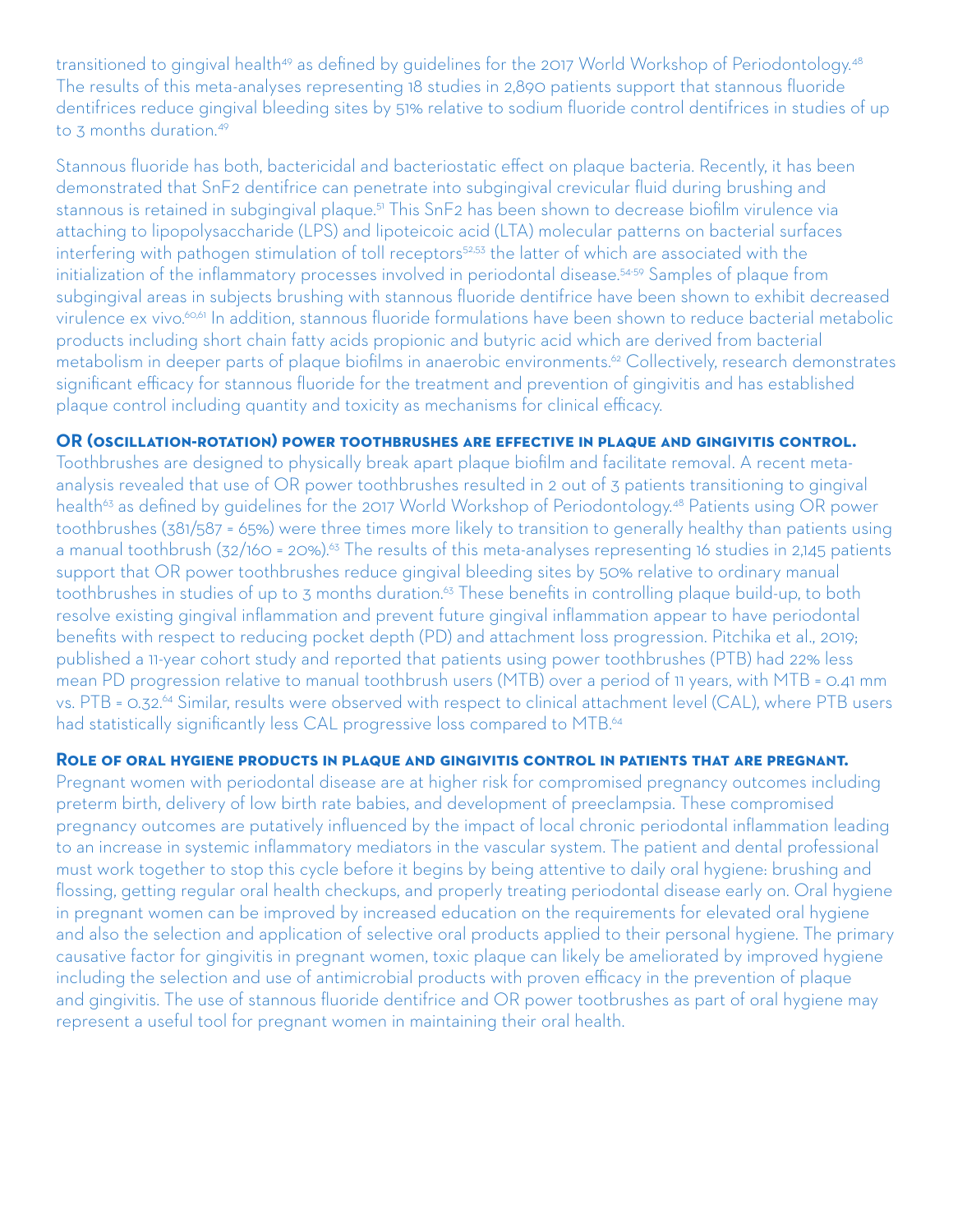## References

- 1. Marcenes W, Kassebaum N J, Bernabe E, Flaxman, A Naghavi, M Lopez, A, Murra, CJ. Global burden of oral conditions in 1990-2010. A systematic analysis. J Dent Res 2013; 92, 592-597.
- 2. Manjunath BC, Praveen K, Chandrashekar BR, Rani RM, Bhalla A. Periodontal infections: a risk factor for various systemic diseases. Natl Med J India 2011; 24:214-9.
- 3. Cullinan MP, Seymour GJ. Periodontal disease and systemic illness: will the evidence ever be enough? Periodontol 2000 2013; 62:271-86.
- 4. Otomo-Corgel J, Pucher JJ, Rethman MP, Reynolds MA. State of the science: chronic periodontitis and systemic health. J Evid Based Dent Pract 2012; 12(Suppl 3):20-8.
- 5. Moutsopoulos NM, Madianos PN. Low-grade inflammation in chronic infectious diseases: paradigm of periodontal infections. Ann NY Acad Sci 2006; 1088:251-64.
- 6. Page R. Gingivitis. J Clin Periodontol 1986; 13: 345-355.
- 7. Löe H, Theilade E, Jensen SB. Experimental gingivitis in man. J Periodontol 1965; 36: 177-187.
- 8. Theilade E, Wright WH, Jensen SB, Löe H. Experimental gingivitis in man. II. A longitudinal clinical and bacteriological investigation. J Perio Res 1966; 1: 1–13.
- 9. Löe H, Theilade E, Jensen SB, Schiott CR. Experimental gingivitis in man. 3. Influence of antibiotics on gingival plaque development. J Perio Res 1967; 2: 282–289.
- 10. Slots J, Moenbo D, Langebaek J, Frandsen A. Microbiota of gingivitis in man. Scand J Dent Res 1978, 86 (3): 174-181.
- 11. Savitt ED, Socransky SS. Distribution of certain subgingival microbial species in selected periodontal conditions. J Periodontal Res 1984, 19 (2): 111-123.
- 12. Neuenschwander-Schüpbach A, Wetzel AC, Lopatin DE, Lang NP. Application of BANA during experimental gingivitis. Application of N-alpha-benzoyl-DL-arginine 2 naphtilamide (BANA) hydrolysis to identify periodontopathic environments during experimental gingivitis in man. Schweiz Monatsschr Zahnmed 1992;102(11):1315-20.
- 13. Niedermann R, Zhang J, Kashket S. Short chain carboxylic acid stimulated PMN mediated gingival inflammation. Crit Rev Oral Biol Med 1997;8(3):269-290
- 14. Rietschel ET, Kirikae T, Schade FU, Mamat U, Schmidt G, Loppnow H, Ulmer AJ,Zähringer U, Seydel U, Di Padova F, et al. Bacterial endotoxin: molecular relationships of structure to activity and function. FASEB J 1994 Feb;8(2):217-25.
- 15. Wilson M Biological activities of lipopolysaccharide and endotoxin. In Shah HN, Mayrand D and Genco RJ (edts). Biologicy of the species porphyromonos gingivali, pp 107-198, 1993.
- 16. Kinane review
- 17. Greenstein, G., Caton, J., & Polson, A. M. (1981). Histologic characteristics associated with bleeding after probing and visual signs of inflammation. Journal of Periodontology, 52, 420-425.
- 18. Schatzle, M., Löe, H., Burgin, W., Anerud, A., Boysen, H., & Lang, N. P. (2003). Clinical course of periodontics. I. Role of gingivitis. Journal of Clinical Periodontology, 30, 887-901.
- 19. Lang, N. P, Adler, R., Joss, A., & Nyman, S. (1990). Absence of bleeding on probing: An indicator of periodontal stability. Journal of Clinical Periodontology, 17, 714-721.
- 20. Schatzle, M., Löe, H., Lang, N. P., Burgin, W., Anerud, A., & Boysen, H. (2004). The clinical course of chronic periodontitis. IV. Gingival inflammation as a risk factor in tooth mortality. Journal of Clinical Periodontology, 31, 1122-1127.
- 21. Pinard A. Gingivitis in pregnancy. Dent Registr 1877; 31:258-259.
- 22. Loe H, Silness J. Periodontal disease in pregnancy (I). Prevalence and severity. Acta Odontol Scand 1963, 21:533-551.
- 23. Mealey BL, Moritz AJ. Hormonal influences: Effects of diabetes mellitus and endogenous female sex steroid hormones on the periodontium. Periodontology 2000 2003; 32:59-81.
- 24. American Dental Association Council of Access, Prevention, and Interprofessional Relations, 2006 quoted in Centers for Disease Control and Prevention: Pregnancy and Oral Health web page (www.cde.gov/oralhealth/publications/features/ pregnancy-and-oral-health.html) last reviewed: February 19, 2019.
- 25. Ringsdorf WM, Powell BJ, Knoght LA, Cheraskin E. Periodontal status in pregnancy. Am J Obstet Gynec 1962; 83:258 -
- 26. Hilming F. Gingivitis gravidarum. Dissertation. Royal dental College. Copenhagen. 1950
- 27. Usin MM, Tabares SM, Parodi RJ, Sembaj A. Periodontal conditions during pregnancy associated with periodontal pathogens. Journal of Investigative and Clinical Dentistry 2013; 4:54-59.
- 28. Wu M, Chen SW, Jiang SY. Relationship between gingival inflammation and pregnancy. Mediators of Inflammation 2015; 1-11.
- 29. Loe H. Periodontal changes in pregnancy. J Periodontol 1965; 36:209-217.
- 30. Hugoson A. Gingivitis in pregnant women. A longitudinal clinical study. Odontol Revy 1971. 22:65-84.
- 31. Stamm JW. Epidemiology of gingivitis. J Clin Periodontol 1986; 13:360-366.
- 32. Daalderop LD,Wieland BV, Tomsin K, Reyes L, Kramer BW, Vanterpool SF. Periodontal disease and pregnancy outcomes: Overview of systematic reviews. JDR Clinical & Translational Research 2018. 3:10-27.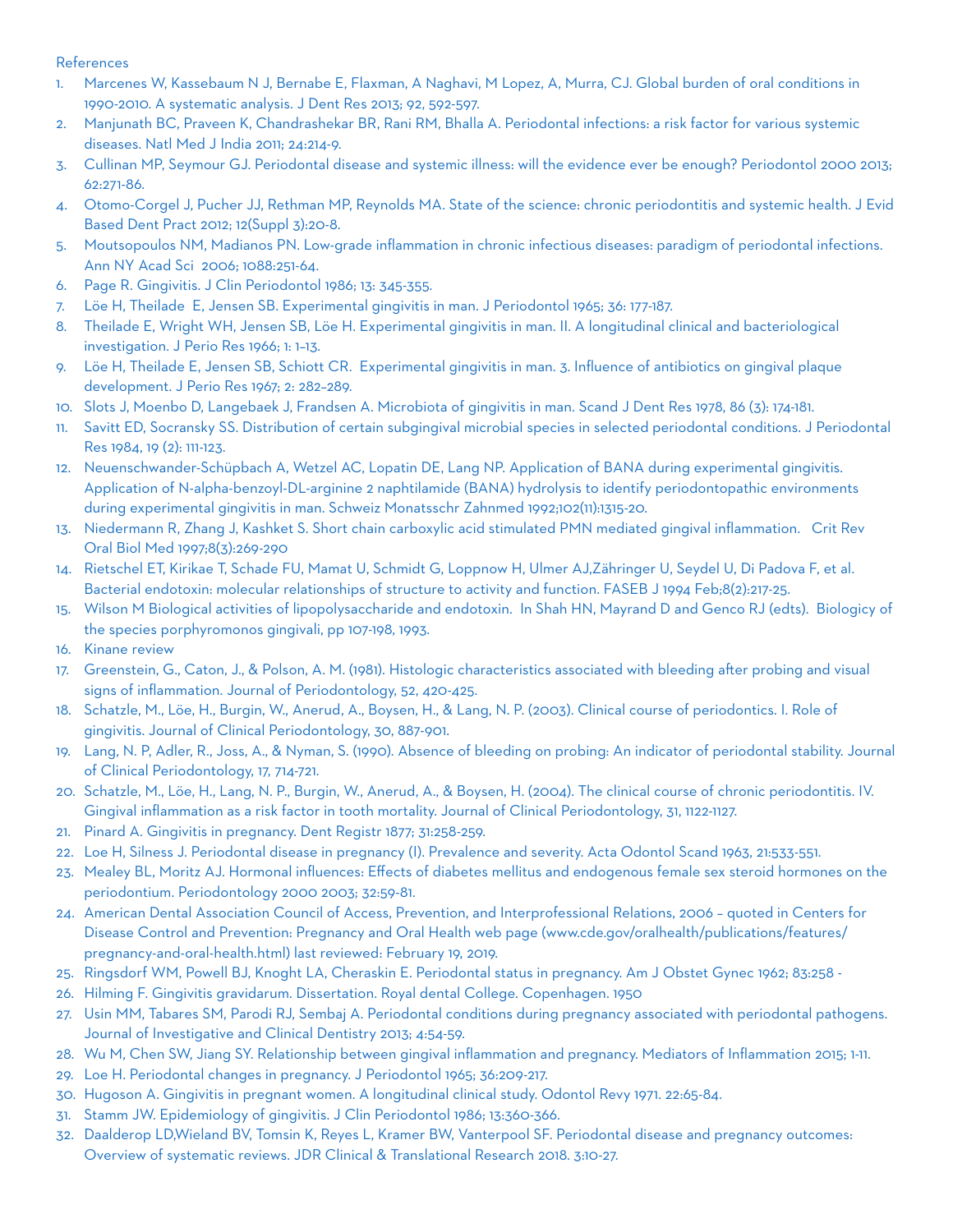- 33. Manrique-Corredor EJ, Orozco-Beltran D, Lopez-Pineda A, Quesada JA, Gil-Guillen VF, Carratala-Munuera C. Maternal periodontitis and preterm birth: Systematic review and meta-analysis. Community Dent Oral Epidemiol 2019; 47:243-251.
- 34. Chambrone L, Guglielmetti MR, Pannati CM, Chambrone LA. Evidence grade associating periodontitis to preterm birth and/ or low birth weight: I. A systematic review of prospective cohort studies. J Clin Periodontol 2011; 38:795-808.
- 35. Wei BJ, Chen YJ, Wu B. Periodontal disease and risk of preeclampsia: A meta-analysis of observational studies. PLOS ONE 2013; 8:1-6.
- 36. Conde-Agudelo A, Villar J, Lindheimer M. Maternal infection and risk of preeclampsia: Systematic review and meta-analysis. Am J Obstet Gynecol 2008; Jan:7-22
- 37. Iheozar-Ejiofer Z, Middleton P, Esposito M, Glenny AM. Treating periodontal disease for preventing adverse birth outcomes in pregnant women. Cochrane Database for Systematic Reviews 2017; Issue 6. Art No.:CD005297. DOI:10.1002/14651858. CD005297.pub3.
- 38. Cardoso da Silva HE, Stefani CM, de Santos Melo, N, de Almeida de Lima A, Rosing CK, Poporatti, AL, De Luca Canto. Effect of intra-pregnancy nonsurgical periodontal therapy on inflammatory biomarkers and adverse pregnancy outcomes: A systematic review with meta-analysis. Systematic Reviews 2017; 6:197-209.
- 39. George A, Shamin S, Johnson M, Ajwani S, Bhole S, Blinkhorn A, Ellis S, Andrews K. Periodontal treatment during pregnancy and birth outcomes: A meta-analysis of randomized trials. Int J Evid Based Healthc 2011; 9:122-147.
- 40. Boutin A, Demers S, Roberge S, Roy-Morency A, Chanda F, Bujold E. Treatment of periodontal disease and prevention of preterm bith: Systematic review and meta-analysis. American Journal of Perinatology 2013; 30:537-544.
- 41. Jeffcoat M, Parry S, Gerlach RW, Doyle MJ. Use of alcohol-free antimicrobial mouth rinse is associated with decreased incidence of preterm birth in a high-risk population. Am J Obstet Gynec 2011; 205: P382 E1-382.E6
- 42. Jiang H, Xiong X, Su Y, Peng J, Zhu X, Wang J, Chen M, Qian X. Use of antiseptic mouthrinse during pregnancy and pregnancy outcomes: A randomized controlled clinical trial in rural China. BJOG 2016; 123:39-47.
- 43. White DJ. A "return" to stannous fluoride dentifrices. J Clin Dent 1995; 6:29-36.
- 44. Baig A, He T. A novel dentifrice technology for advanced oral health protection: A review of technical and clinical data. Compend Contin Educ Dent 2005; 26(9 Suppl 1): 4-11.
- 45. Myers CP, Pappas I, Makwana E, Begum-Gafur R, Utgikar N, Alsina MA, Fitzgerald M, Trivedi HM, Gaillard JF, Masters JG, Sullivan RJ. Solving the problem with stannous fluoride: Formulation, stabilization, and antimicrobial action. J Am Dent Assoc 2019; 150: (4S):S5-S13.
- 46. Gunsolley, J. C. (2006). A meta-analysis of six-month studies of antiplaque and antigingivitis agents. Journal of the American Dental Association, 137, 1649-1657.
- 47. Paraskevas, S., & Van der Weijden, G. A. (2006). A review of the effects of stannous fluoride on gingivitis. Journal of Clinical Periodontology, 33, 1-13.
- 48. Trombelli, L., Farina, R., Silva, C. O., & Tatakis, D. N. (2018). Plaque-induced gingivitis: Case definition and diagnostic considerations. Journal of Periodontology, 89(Suppl 1), S46-S73.
- 49. Biesbrock A, He T, DiGennaro J, Zou Y, Ramsey D, Garcia-Godoy F. The effects of bioavailable gluconate chelated stannous fluoride dentifrice on gingival bleeding: Meta-analysis of eighteen randomized controlled trials. J Clin Periodontol. 2019;46(12):1205-1216.
- 50. Sälzer, S., Slot, D. E., Dörfer, C. E., & Van der Weijden, G. A. (2015). Comparison of triclosan and stannous fluoride dentifrices on parameters of gingival inflammation and plaque scores: A systemic review and meta-analyses. International Journal of Dental Hygiene, 13, 1-17.
- 51. Klukowska MA, Ramji N, Combs C, Milleman JL, Milleman KR, Ramsey DL, Rattanaudompol U, Haven C, McClenathan D, White DJ. Subgingival uptake and retention of stannous fluoride from dentifrice: Gingival crevicular fluid concentrations in sulci post-brushing. Am J Dent 2018 31:184-188.
- 52. Haught JC, Xie S, Circello B, Tansky CS, Khambe D, Sun Y, Lin Y, Sreekrishna K, Klukowska M, Huggins T, White DJ. Lipopolysaccharide and lipoteichoic acid binding by antimicrobials used in oral care formulations. Am J Dent 2016; 29:328-332.
- 53. Haught C, Xie S, Circello B, Tansky CS, Khambe D, Klukowska M, Huggins T, White DJ. Lipopolysaccharide and Lipoteichoic Acid Virulence Deactivation by Stannous Fluoride. J Clin Dent 2016; 27:84-89.
- 54. Hamada S, Takada, H, Ogawa T, Fujiwara T, and Mihara J Lipopolysaccharides of oral anaerobes associated with chronic inflammation: Chemical and immunomodulating properties. International Reviews of Immunology 1990; 6: 247-261.
- 55. Holt S C. and Bramanti TE Factors in virulence expression and their role in periodontal pathogenesis. Critical Reviews in Oral Biology & Medicine 1991; 2, 177-281.
- 56. Madianos P N, Bobetis Y A, and Kinane D F Generation of inflammatory stimuli: How bacteria set up inflammatory responses in the gingiva. Journal of Clinical Periodontology 2005; 32(Suppl) 6: 57-71.